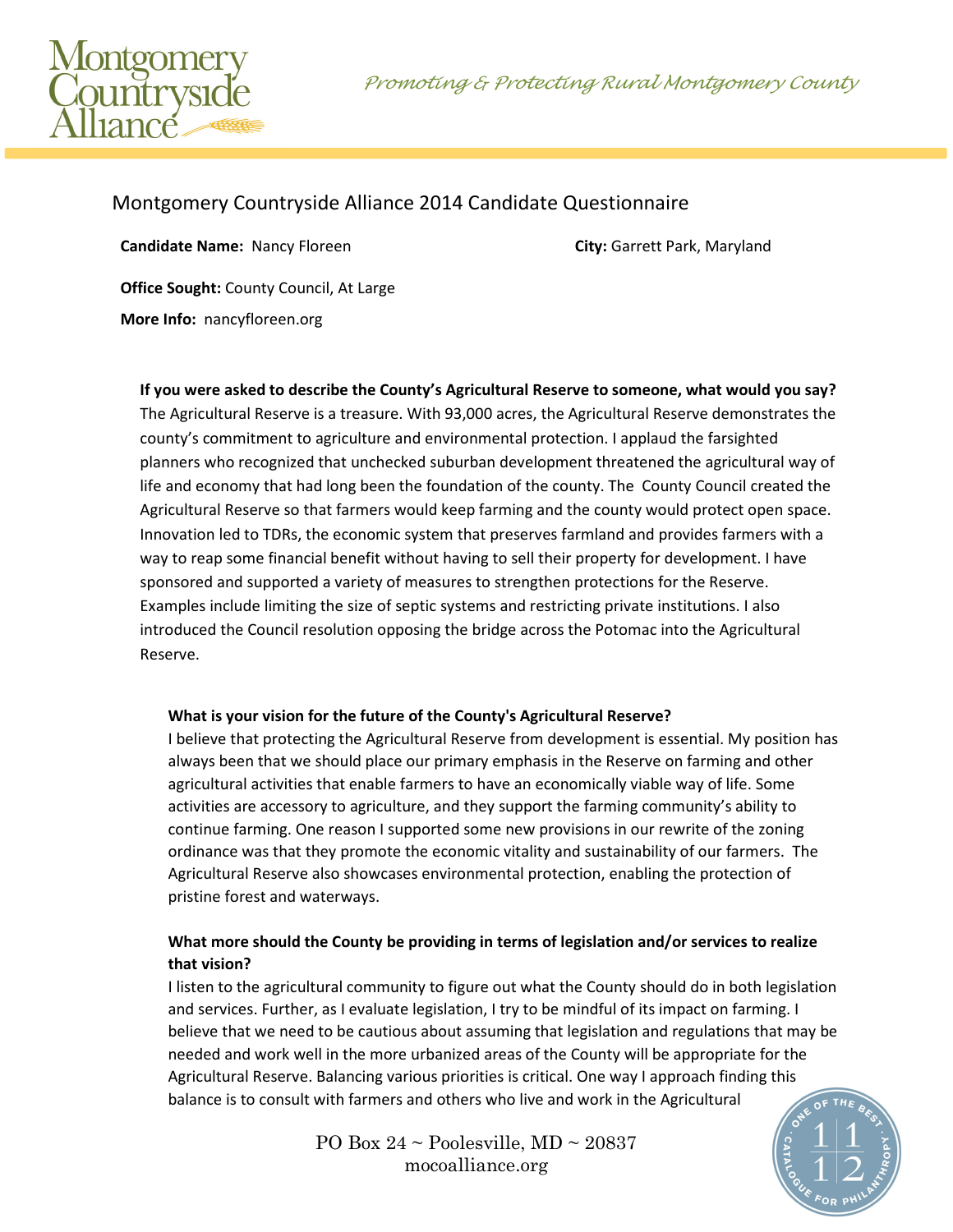

Reserve to assess a measure's impact and effectiveness.

#### **What challenges exist to ensuring that your vision for the Reserve is realized?**

The overwhelming majority of County residents neither live in nor know about the Agricultural Reserve. They are unaware that farming is an active part of the County's life and economy and, further, they do not appreciate the needs of the agricultural community. I believe that the preservation of the Agricultural Reserve depends on county residents learning about and coming to appreciate the Agricultural One. That is why one action I take to protect the Agricultural Reserve is to use the chances I get to talk to the county's residents to introduce them to the Agricultural Reserve - to tell them that it exists and to describe what goes on there. Especially when folks ask me why we can't use  $\hat{a} \in \hat{c}$  all that empty land $\hat{a} \in \hat{c}$  in the Reserve to build whatever it is they think we should be building, I explain why the Reserve is so essential to the County and why we have to protect and preserve it.

# **What role do the County's schools play in the support of our local food system and success of local agriculture?**

I believe that one way to approach the challenge in Question 7 is to expand programs in our schools that introduce students to agriculture and the Agricultural Reserve. Many of our students already visit the Reserve on field trips. However, more programs across a broad spectrum of environmental and agricultural subjects would help students appreciate the value and opportunities that the Agricultural Reserve provides. Perhaps schools could arrange summer internships on farms for students who live in areas of the County outside of the Agricultural Reserve and rural areas.

# **The County has undertaken a comprehensive zoning code re-write. What are your thoughts about the County's zoning code enforcement? Does that division have adequate resources and is it properly functioning?**

I have been dealing with issues of zoning code enforcement since long before I became a member of the Council. In my early career as a civic activist, an enforcement issue launched me into my appointment to the Planning Board and election to the County Council. Zoning enforcement can be difficult and contentious because sometimes the evaluation is inherently subjective. Enforcement is easier when the code has quantitative or other objective standards, and I made sure that the new zoning code has standards that are easier to apply. The rewrite simplifies the description of uses and their requirements. We need to give the enforcement division some time after the new zoning code becomes effective to determine what additional resources they might need. Anyone who believes that the code enforcement division, or any other part of County Government, is failing to do its job is welcome to call my office and we will try to help.

PO Box  $24 \sim$  Poolesville, MD  $\sim$  20837 mocoalliance.org